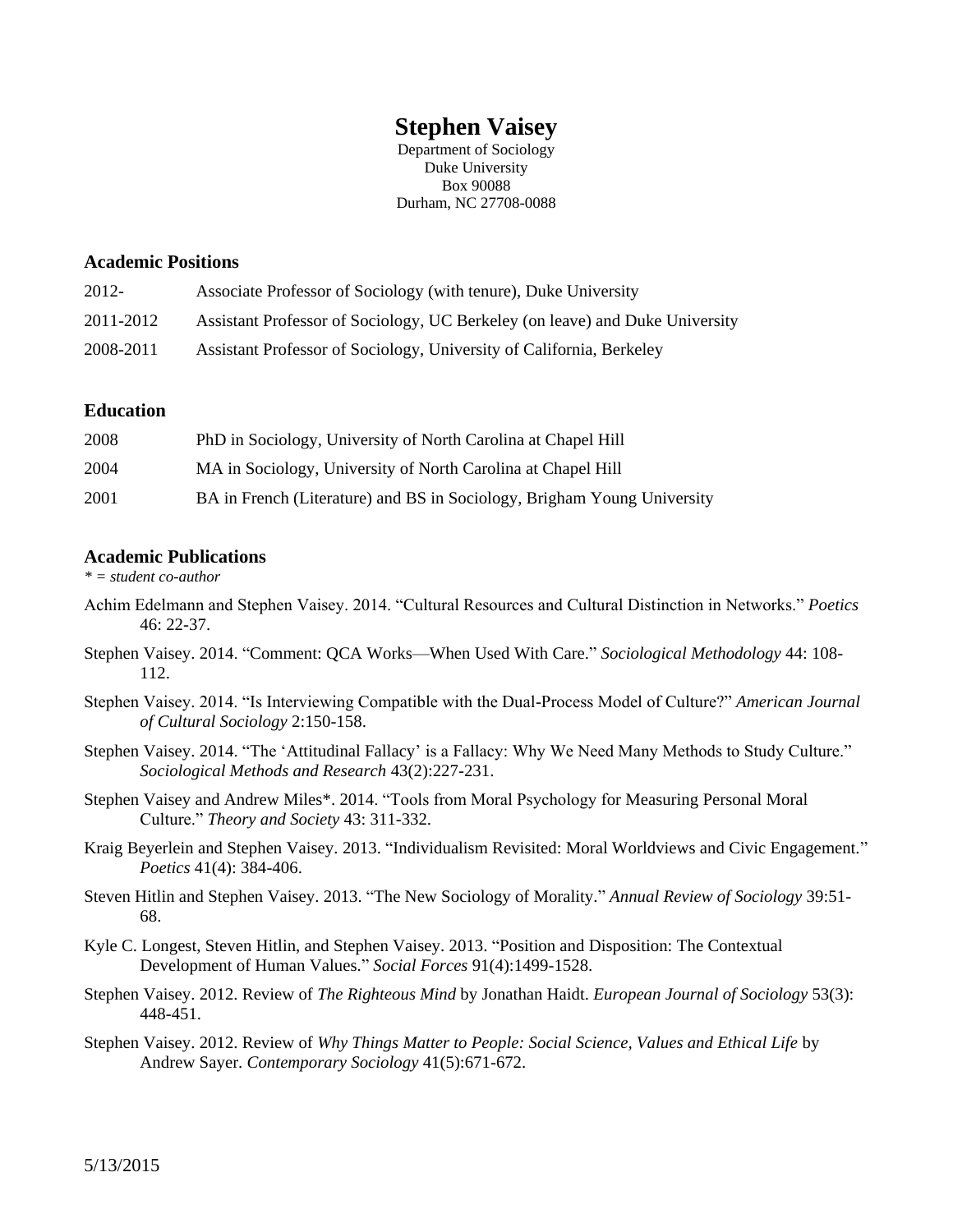- Stephen Vaisey. 2011. Review of *The Theory of Cultural and Social Selection* by W.G. Runciman. *American Journal of Sociology* 116(4): 1377-1380.
- Steven Hitlin and Stephen Vaisey (eds.). 2010. *Handbook of the Sociology of Morality*. Springer.
- Stephen Vaisey. 2010. "What People Want: Rethinking Poverty, Culture, and Educational Attainment." *Annals of the American Academy of Political and Social Science* 629: 75-101.
- Stephen Vaisey and Omar Lizardo. 2010. "Can Cultural Worldviews Influence Network Composition?" *Social Forces* 88(4): 1595-1618.
- Stephen Vaisey. 2009. "Motivation and Justification: A Dual-Process Model of Culture in Action." *American Journal of Sociology* 114(6): 1675-1715.
- Stephen Vaisey. 2009. "QCA 3.0: The 'Ragin Revolution' Continues." *Contemporary Sociology* 38(4): 308-312.
- Stephen Vaisey. 2009. Review of *Fuzzy Set Theory: Applications in the Social Sciences*, by Michael Smithson and Jay Verkuilen. *Sociological Methods and Research* 37(3): 455-457.
- Daniel E. Adkins and Stephen Vaisey. 2009. "Unified Stratification Theory: Structure, Genome, and Status across Human Societies." *Sociological Theory* 27(2): 99-121.
- Jenny Trinitapoli and Stephen Vaisey. 2009. "The Transformative Role of Religious Experience: The Case of Short Term Missions." *Social Forces* 88(1): 121-146.
- Stephen Vaisey. 2008. "Socrates, Skinner, and Aristotle: Three Ways of Thinking about Culture in Action." *Sociological Forum* 23(3): 603-613. [Followed in same issue by a comment from Ann Swidler (pp. 614-618) and my reply (pp. 619-622).]
- Kyle C. Longest and Stephen Vaisey. 2008. "Control or Conviction? Objective and Subjective Religiosity and Adolescent Marijuana Use." *Journal of Drug Issues* 38(3): 689-715.
- Andrew Perrin and Stephen Vaisey. 2008. "Parallel Public Spheres: Distance and Discourse in Letters to the Editor." *American Journal of Sociology* 114(3): 781-810.
- Michael J. Shanahan, Stephen Vaisey, Lance D. Erickson and Andrew Smolen. 2008. "Environmental Contingencies and Genetic Predispositions: Social Capital, Educational Continuation, and a Dopamine Receptor Polymorphism." *American Journal of Sociology* 114(S1): S260-S286.
- Stephen Vaisey and Christian Smith. 2008. "Catholic Guilt among U.S. Teenagers: A Research Note." *Review of Religious Research* 49(4): 415-426.
- Kyle C. Longest and Stephen Vaisey. 2008. "Fuzzy: A Program for Performing Qualitative Comparative Analysis (QCA) in Stata." *The Stata Journal* 8(1): 79-104.
- Stephen Vaisey. 2007. "Structure, Culture, and Community: The Search for Belonging in 50 Urban Communes." *American Sociological Review* 72(6): 851-873.
- Stephen Vaisey. 2007. Review of *Emerging Moral Vocabularies: The Creation and Establishment of New Forms of Moral and Ethical Meanings* by Brian M. Lowe. *Contemporary Sociology* 36(3): 259-260.
- Michael J. Shanahan, Lance D. Erickson, Stephen Vaisey and Andrew Smolen. 2007. "Helping Relationships and Genetic Propensities: A Combinatoric Study of DRD2, Mentoring, and Educational Continuation." *Twin Research and Human Genetics* 10(2): 285-298.
- Stephen Vaisey. 2006. "Education and Its Discontents: Overqualification in America, 1972-2002." *Social Forces* 85(2): 835-864.
- Arne L. Kalleberg and Stephen Vaisey. 2005. "Pathways to a Good Job: Perceived Work Quality among the Machinists in North America." *British Journal of Industrial Relations* 43: 431-454.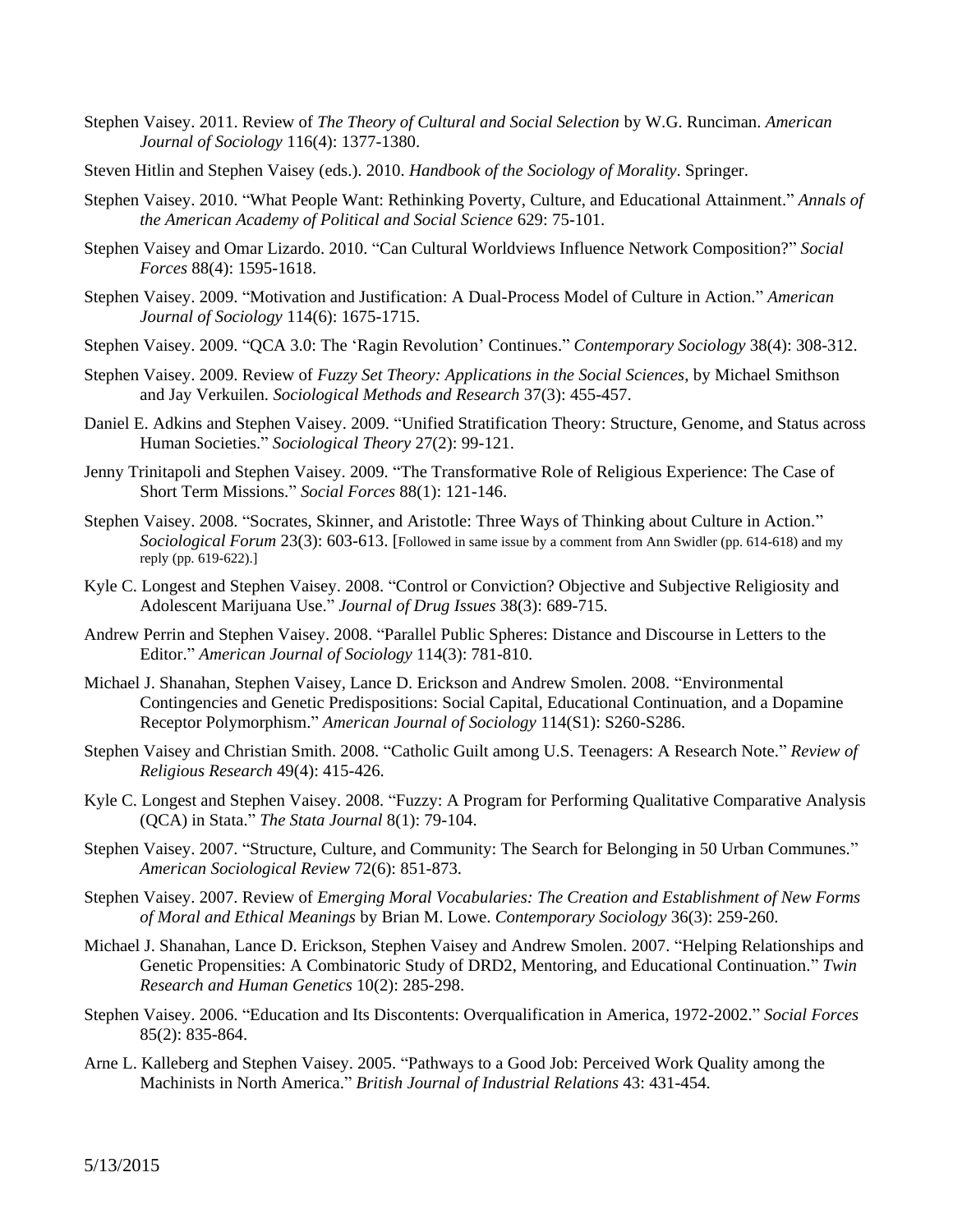Stephen Vaisey. 2004. Review of *Human Institutions: A Theory of Societal Evolution*, by Jonathan H. Turner. *Social Forces* 83: 432-3.

#### **Works In Press, Under Review, and In Progress**

- Kate M. Johnson\*, Ravi Iyer, Sean P. Wojcik\*, Stephen Vaisey, Andrew Miles\*, Veronica Chu\*, and Jesse Graham. 2014. "Ideology-Specific Patterns of Moral Indifference Predict Intentions Not to Vote." In press, *Analyses of Social Issues and Public Policy*.
- Stephen Vaisey and Andrew Miles\*. "What You Can—and Can't—Do With Three-Wave Panel Data." In press, *Sociological Methods and Research*.
- Elizabeth Christine Victor\*, Andrew Miles\*, and Stephen Vaisey. "The Role of Moral Worldviews in Predicting Adolescent Sexual Behavior." In press, *Journal of Adolescent Research*.
- Andrei Boutyline\* and Stephen Vaisey. "Belief Network Analysis: A Relational Approach to the Structure of Attitudes." Revise and Resubmit, *American Journal of Sociology.*
- Andrew Miles\* and Stephen Vaisey. "Morality and Politics: Comparing Alternate Theories." Revise and Resubmit, *Social Science Research.*
- Stephen Vaisey and Omar Lizardo. "Accounting for Variance in Cultural Durability: Conceptual Clarification, a Method, and an Empirical Test." Will submit to *American Journal of Sociology* by June 15.

### **Invited Presentations** (since 2009)

- 2014 "Measuring Variance in Cultural Depth: Conceptual Clarification, a Method, and an Empirical Test." Center for Advanced Social Science Research, New York University.
- 2014 "The Sociology of Morality." Institute for Advanced Studies in Culture, University of Virginia.
- 2014 "Accounting for Variance in Cultural Depth." Center for Cultural Sociology, Yale University.
- 2013 "Cultural Durability and Social Change." Penn State University.
- 2012 "Tools for Measuring Moral Culture." Measuring Culture Conference, University of British Columbia, Vancouver.
- 2012 "Cultural Durability and Social Change." UNC-Charlotte, University of Virginia, UCLA, Umeå University (Sweden).
- 2012 "Cultural Depth and Social Change." MIT Sloan School of Business.
- 2011 "Cultural Depth and Social Change." UNC-Chapel Hill.
- 2010 "More Than a Feeling: How Culture Shapes Moral Intuitions and Social Behavior." Department of Sociology, Duke University.
- 2010 "What Is and What Ought to Be: Morals, Models, and Motives in the Study of Culture." Kenan Institute for Ethics, Duke University.
- 2010 "Inside Out: Changing Conceptions of the Actor-Environment Relationship in Social Science." Haas School of Business, University of California, Berkeley.
- 2010 "Reframing Norms: Linking Cultural Models and Moral Judgments in Social Research." Department of Sociology, Princeton University.
- 2009 "You *Can* Take It With You: The Trans-Situational Role of Culture in Action." Department of Sociology, Northwestern University and Department of Sociology, Duke University.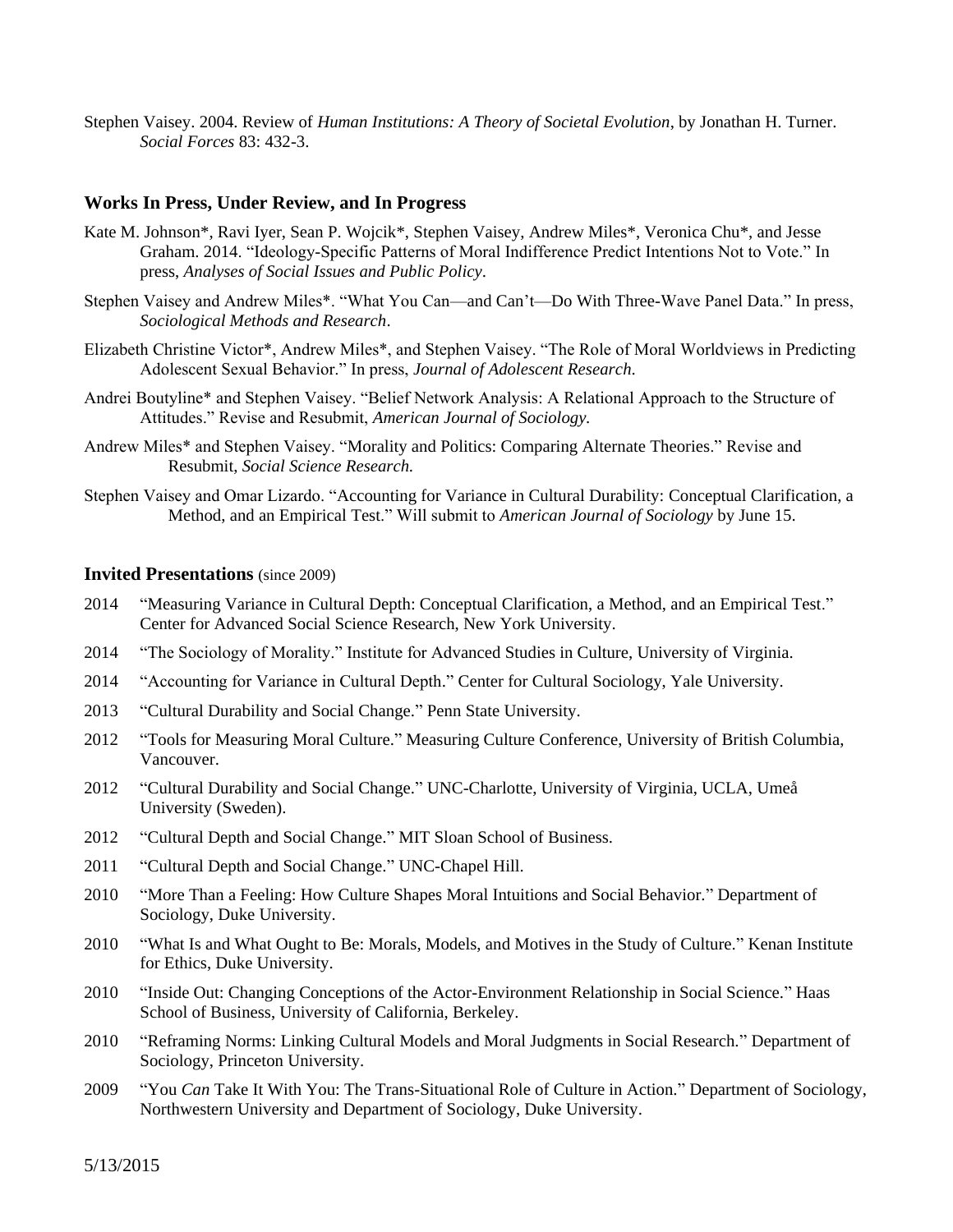- 2009 "What People Want: Poverty, Aspirations, and Educational Attainment." Department of Sociology, University of California-San Diego.
- 2009 "Moral Cultures and Successful Societies." Meetings of the Successful Societies Program of the Canadian Institute for Advanced Research, San Francisco.

## **Conference Presentations** (since 2009)

- 2014 "Affinities of Language, Cultural Tool Kits, Institutional Logics: Advancing Strategies of Action." Panelist at the annual meeting of the Academy of Management, Philadelphia.
- 2014 "Cultural Durability and Social Change." Paper presented at the annual meeting of the Eastern Sociological Society, Baltimore.
- 2013 "Cultural Sociology and Moral Psychology." Paper presented at the annual meeting of the American Sociological Association, New York.
- 2013 "Value Similarity and Solidarity." Paper presented at the annual meeting of the American Sociological Association, New York. (Co-authored, with Liana Prescott.)
- 2012 "The Structure of Belief Systems: Ideology and Network Centrality." Paper presented at the annual meeting of the American Sociological Association, Denver. (Co-authored, with Andrei Boutyline.)
- 2011 "Cultural Models and Altruism." Paper presented at the annual meeting of the American Sociological Association, Las Vegas.
- 2010 "From Contradiction to Coherence: Theory Building in The Sociology of Culture." Paper presented at the annual meeting of the American Sociological Association, Atlanta.
- 2009 "Models, Morals, and Motives." Paper presented at the Junior Theorists Symposium, Berkeley, CA.
- 2009 "The Contingent Nature of Social Capital and Educational Continuation." Paper presented at the annual meeting of the American Sociological Association, San Francisco. (Co-authored, with Michael J. Shanahan.)

#### **Grants and Awards**

- 2014-16 Principal Investigator. "The Social Context and Consequences of Transformative Experience." John Templeton Foundation. \$300,000.
- 2011-13 Principal Investigator. "Developing and Deploying Innovative Methods for Assessing Moral Worldviews and Moral Formation." John Templeton Foundation. \$400,000.
- 2011 Theory Prize for Best Article of the Theory Section of the American Sociological Association (for "Motivation and Justification")
- 2009-12 Co-Investigator (with Christian Smith, PI). "Stimulating Innovative Global Research in the Science of Generosity: RFP & Primary Research Initiative on Origins, Manifestations, and Consequences." John Templeton Foundation. \$4,999,360.
- 2007-10 Co-Investigator (with Christian Smith, PI). "Tracking the Religious Lives of American Youth into Early Adulthood: NSYR Wave 3." Lilly Endowment Inc. \$1,096,631.
- 2007-08 Charlotte W. Newcombe Dissertation Fellowship (Woodrow Wilson National Fellowship Foundation)
- 2007-08 Howard W. Odum Award for Excellence (given yearly to most outstanding graduate student by the UNC Sociology faculty)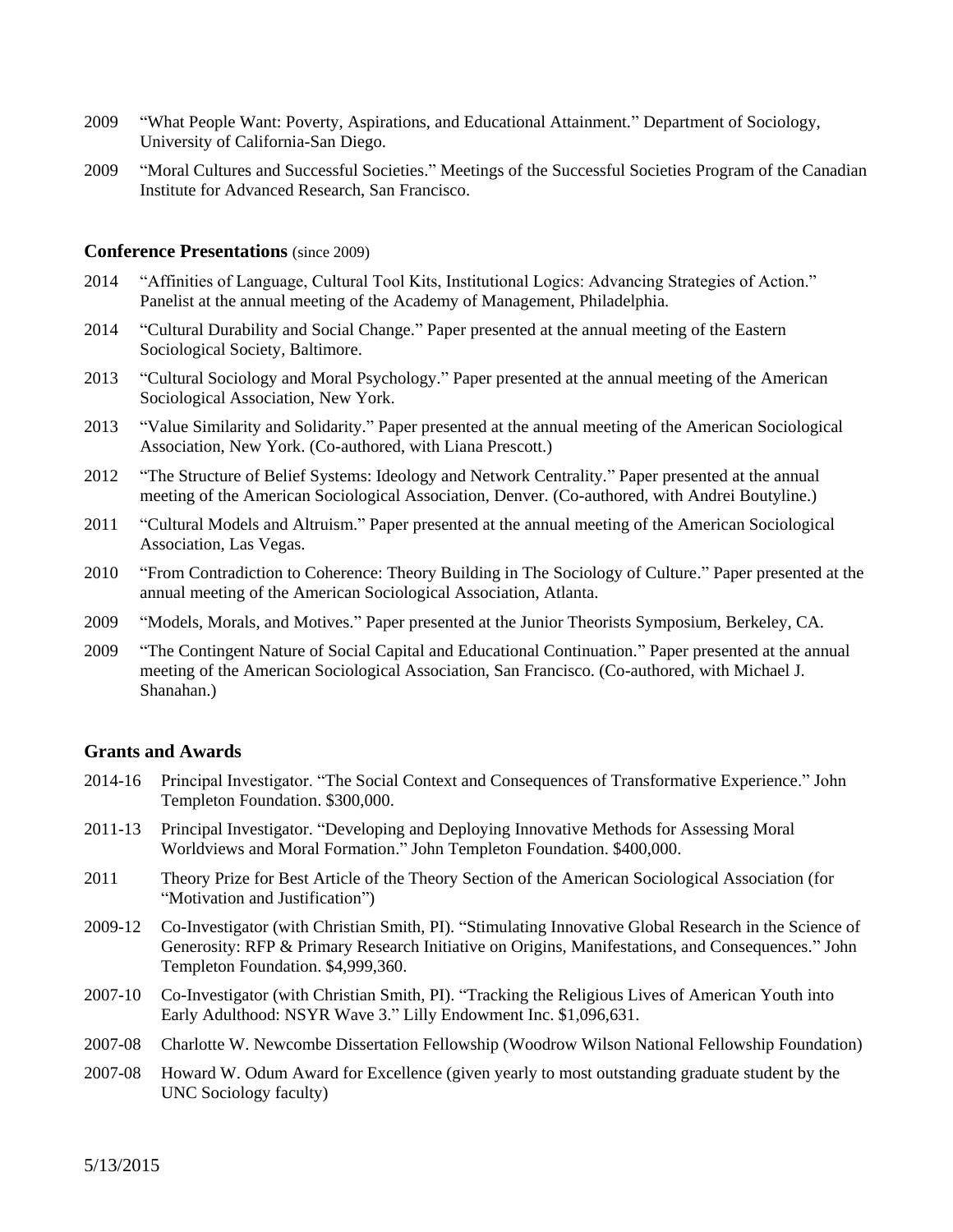- 2006-08 Yale University Center for Cultural Sociology Pre-Doctoral Fellowship
- 2003-06 National Science Foundation Graduate Research Fellowship
- 2002-08 Caroline H. and Thomas S. Royster, Jr. Fellowship (Graduate School, UNC)

# **Courses Taught**

Classical Sociological Theory (graduate) – Duke University Graduate Statistics (two-course sequence) – UC Berkeley, Duke University Sociology of Culture (graduate) – UC Berkeley, Duke University Introduction to Sociology (undergraduate) – UC Berkeley, Duke University Sociology of Culture (undergraduate) – UC Berkeley, Duke University Social Theory (undergraduate) – UNC-Chapel Hill

# **Graduate Student Advising**

Duke University *Dissertation chair*: Andrew Miles (2015), Mary Beth Fallin Hunzaker (2017) *Dissertation committee*: Feng Tian (2014), Jacob Fisher (2015), Cyrus Schliefer (2015), Amie Bostic (2016), Raphaël Chénier (2016) *MA chair*: Mary Beth Fallin Hunzaker (2014) *MA committee*: Laura Weimer (2013), Raphaël Chénier (2014) *Preceptor*: Joshua Bruce, Gaute Rygh, Lauren Valentino

University of California, Berkeley

*Dissertation co-chair*: Hannah Emery (2013)

*Dissertation committee*: Alexander Janus (2012)

*MA chair*: Aaron Platt (2011)

*MA committee*: Margaret Frye (2009), Dmitri Seals (2010), Andrei Boutyline (2011), Sun Kim (2012), Michael Schultz (2012)

Other institutions

*Dissertation committee*: Adam Long (University of North Carolina, 2014), Jeremy Ward (Université de Strasbourg, France, 2015)

# **Department and University Service**

Faculty Council, Kenan Institute for Ethics (2014-present) Director of Graduate Studies, Duke Sociology (2013-present) Markets and Management Steering Committee, Duke University (2011-present) Arts and Sciences ad-hoc committee on plagiarism sanctions, Duke University (2014-15) Graduate Admissions Committee, Duke Sociology (2011-2013) Co-Director, Moral Judgment and Decision Making Lab, Duke University (2011-2014) Graduate Admissions Committee, Berkeley Sociology (2008-2009, 2010-2011) Faculty Undergraduate Advisor, Berkeley Sociology (2009-2010)

# **Professional Service**

- 2015- Editorial Board, *Poetics*
- 2014- Consulting Editor, *Sociological Science*
- 2011- Editorial Board, *Social Forces*